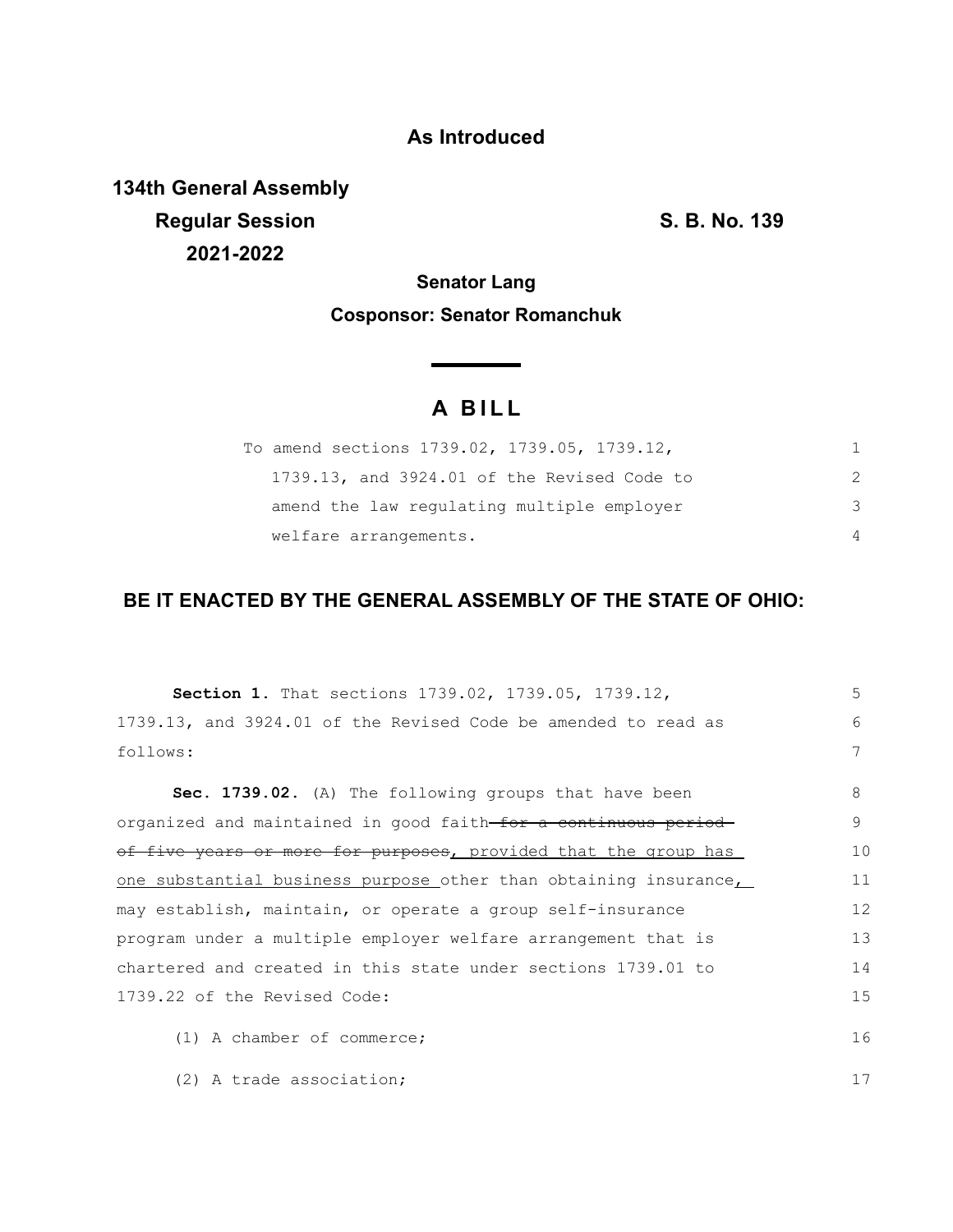| (3) An industry association;                                        | 18 |
|---------------------------------------------------------------------|----|
| (4) A professional association;                                     | 19 |
| (5) A voluntary employee beneficiary association that is            | 20 |
| exempt from taxation by the internal revenue service under          | 21 |
| section 501(c)(9) of the Internal Revenue Code of 1986, as          | 22 |
| amended;                                                            | 23 |
| (6) A business league that is exempt from taxation by the           | 24 |
| internal revenue service under section $501(c)$ (6) of the Internal | 25 |
| Revenue Code of 1986, as amended;                                   | 26 |
| (7) An association of employers with a principal office             | 27 |
| located within the borders of this state or with a principal        | 28 |
| office within a metropolitan area that has boundaries in this       | 29 |
| state;                                                              | 30 |
| (8) Any other association that the superintendent of                | 31 |
| insurance may define by rule.                                       | 32 |
| (B) Except as provided in section 9.833 and sections                | 33 |
| 1739.01 to 1739.22 of the Revised Code, no multiple employer        | 34 |
| welfare arrangement or other entity by which two or more            | 35 |
| employers jointly participate in a common employee welfare          | 36 |
| benefit plan shall operate a group self-insurance program in        | 37 |
| this state after four months after April 9, 1993.                   | 38 |
| (C) Sections 1739.01 to 1739.22 of the Revised Code do not          | 39 |
| apply to any entity that establishes, maintains, or operates a      | 40 |
| fully insured program.                                              | 41 |
| (D) No person shall establish, operate, or maintain a               | 42 |
| multiple employer welfare arrangement providing benefits through    | 43 |
| a group self-insurance program in this state unless the multiple    | 44 |
| employer welfare arrangement has a valid certificate of             | 45 |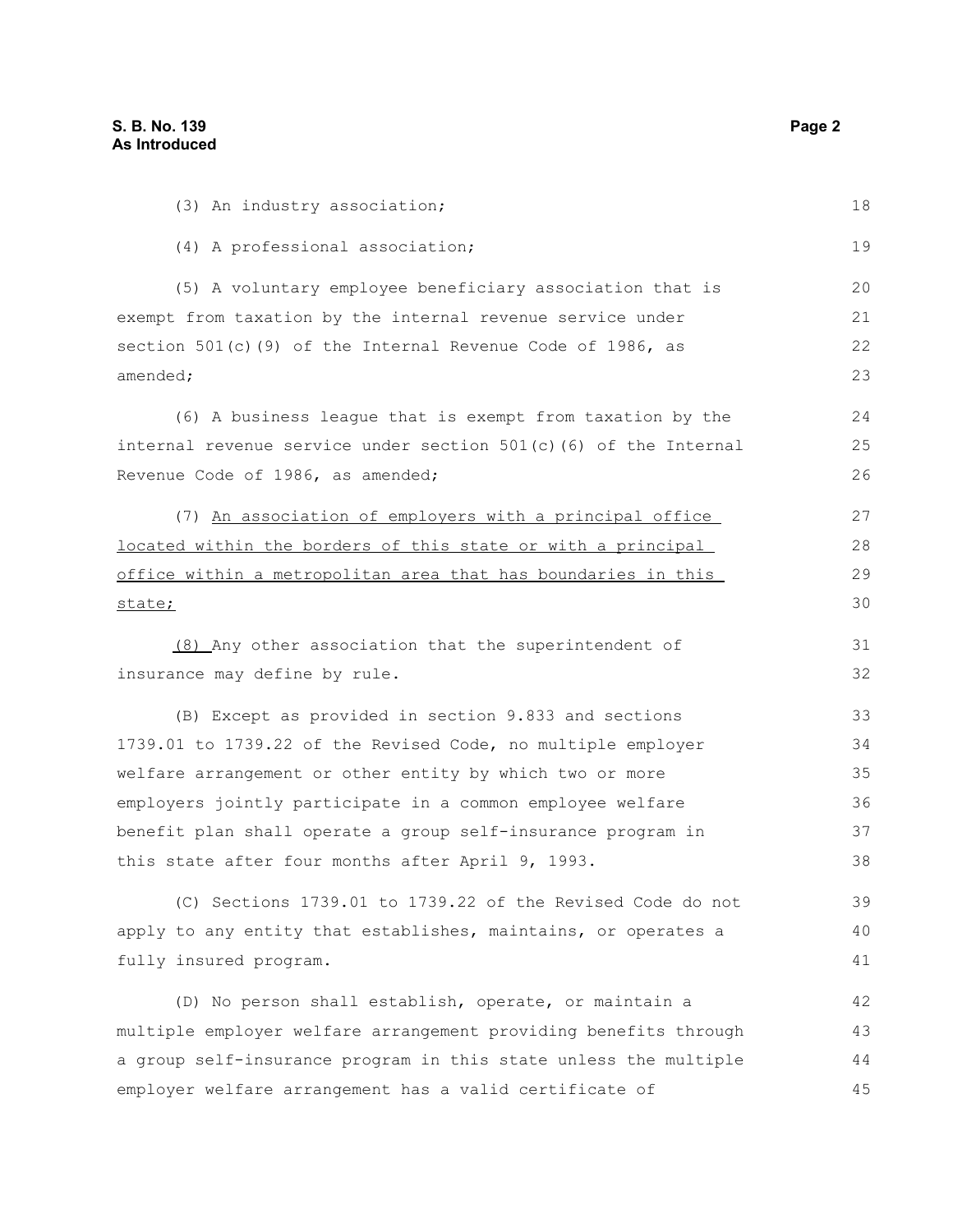authority from the superintendent of insurance.

**Sec. 1739.05.** (A) A multiple employer welfare arrangement that is created pursuant to sections 1739.01 to 1739.22 of the Revised Code and that operates a group self-insurance program may be established only if any of the following applies: 47 48 49 50

(1) The arrangement has and maintains a minimum enrollment of three hundred employees of two or more employers.

(2) The arrangement has and maintains a minimum enrollment of three hundred self-employed individuals. 53 54

(3) The arrangement has and maintains a minimum enrollment of three hundred employees or self-employed individuals in any combination of divisions (A)(1) and (2) of this section.

(B)(1) A multiple employer welfare arrangement that is created pursuant to sections 1739.01 to 1739.22 of the Revised Code and that operates a group self-insurance program shall comply with all laws applicable to self-funded programs in this state, including sections 3901.04, 3901.041, 3901.19 to 3901.26, 3901.38, 3901.381 to 3901.3814, 3901.40, 3901.45, 3901.46, 3901.491, 3902.01 to 3902.14, 3923.041, 3923.24, 3923.282, 3923.30, 3923.301, 3923.38, 3923.581, 3923.602, 3923.63, 3923.80, 3923.84, 3923.85, 3923.851, 3923.86, 3923.87, 3923.89, 3923.90, 3924.031, 3924.032, and 3924.27 of the Revised Code. 58 59 60 61 62 63 64 65 66 67

(2) A self-insured multiple employer welfare arrangement shall be deemed a single large employer for the purposes of complying with division (B)(1) of this section, as applicable. 68 69 70

(C) A multiple employer welfare arrangement created pursuant to sections 1739.01 to 1739.22 of the Revised Code shall solicit enrollments only through agents or solicitors licensed pursuant to Chapter 3905. of the Revised Code to sell 71 72 73 74

46

51 52

55 56 57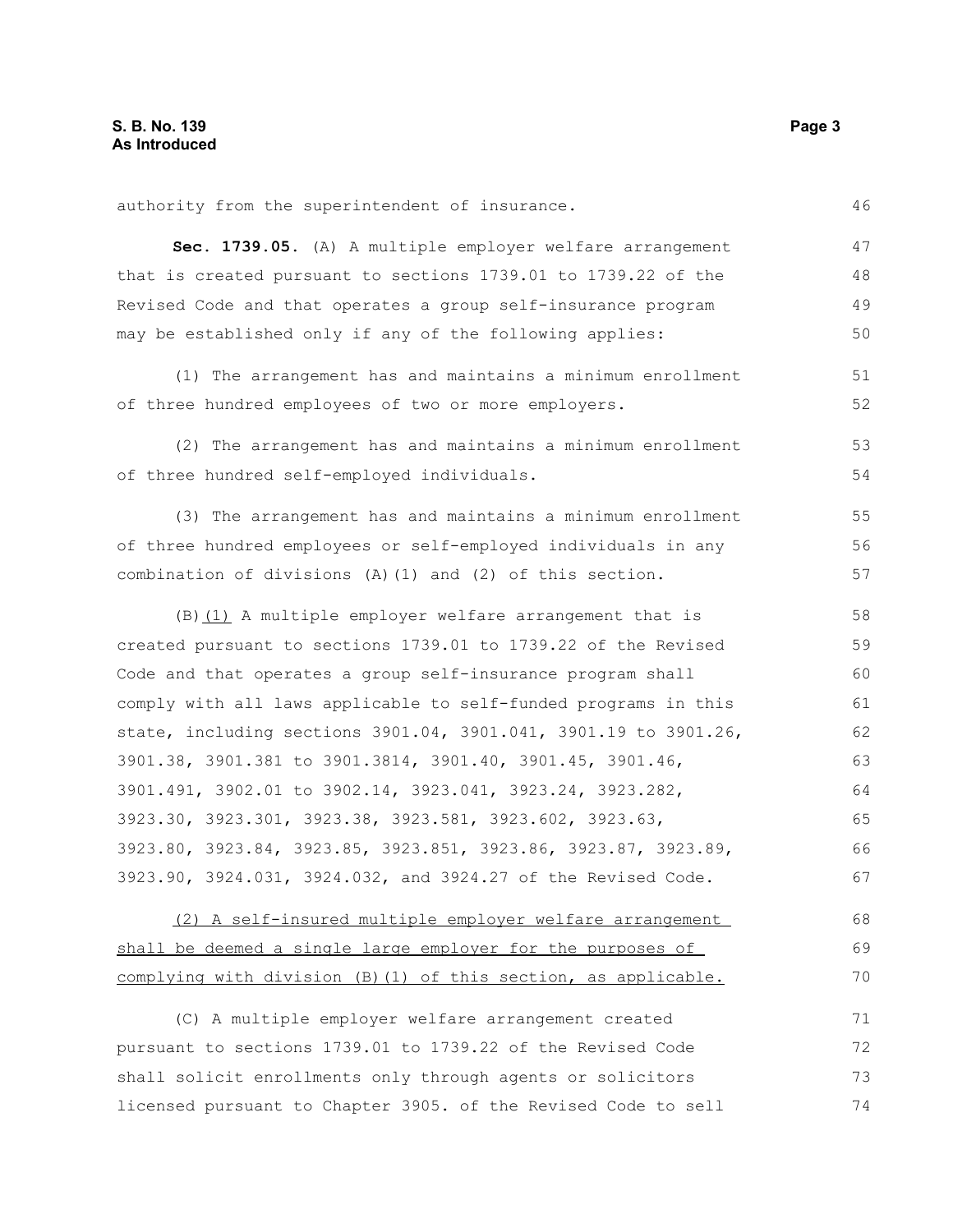75

or solicit sickness and accident insurance.

(D) A multiple employer welfare arrangement created pursuant to sections 1739.01 to 1739.22 of the Revised Code shall provide benefits only to individuals who are members, employees of members, or the dependents of members or employees, or are eligible for continuation of coverage under section 1751.53 or 3923.38 of the Revised Code or under Title X of the "Consolidated Omnibus Budget Reconciliation Act of 1985," 100 Stat. 227, 29 U.S.C.A. 1161, as amended. 76 77 78 79 80 81 82 83

(E) A multiple employer welfare arrangement created pursuant to sections 1739.01 to 1739.22 of the Revised Code is subject to, and shall comply with, sections 3903.81 to 3903.93 of the Revised Code in the same manner as other life or health insurers, as defined in section 3903.81 of the Revised Code. 84 85 86 87 88

**Sec. 1739.12.** (A) The excess loss funding program of a multiple employer welfare arrangement operating a group selfinsurance program shall be filed with the superintendent of insurance. 89 90 91 92

(B) As a condition to the issuance and maintenance of a certificate of authority, a multiple employer welfare arrangement operating a group self-insurance program shall purchase individual stop-loss insurance from insurers authorized to transact business in this state with a deductible retentionof no more than five per cent of the arrangement's annualaggregate premium up to one million dollars and no more than two and one-half per cent of the arrangement's annual aggregate premium above that amount with a retention level determined in accordance with sound actuarial principles and approved in rule by the superintendent. The arrangement also shall purchase, as a condition to the issuance and maintenance of a certificate of 93 94 95 96 97 98 99 100 101 102 103 104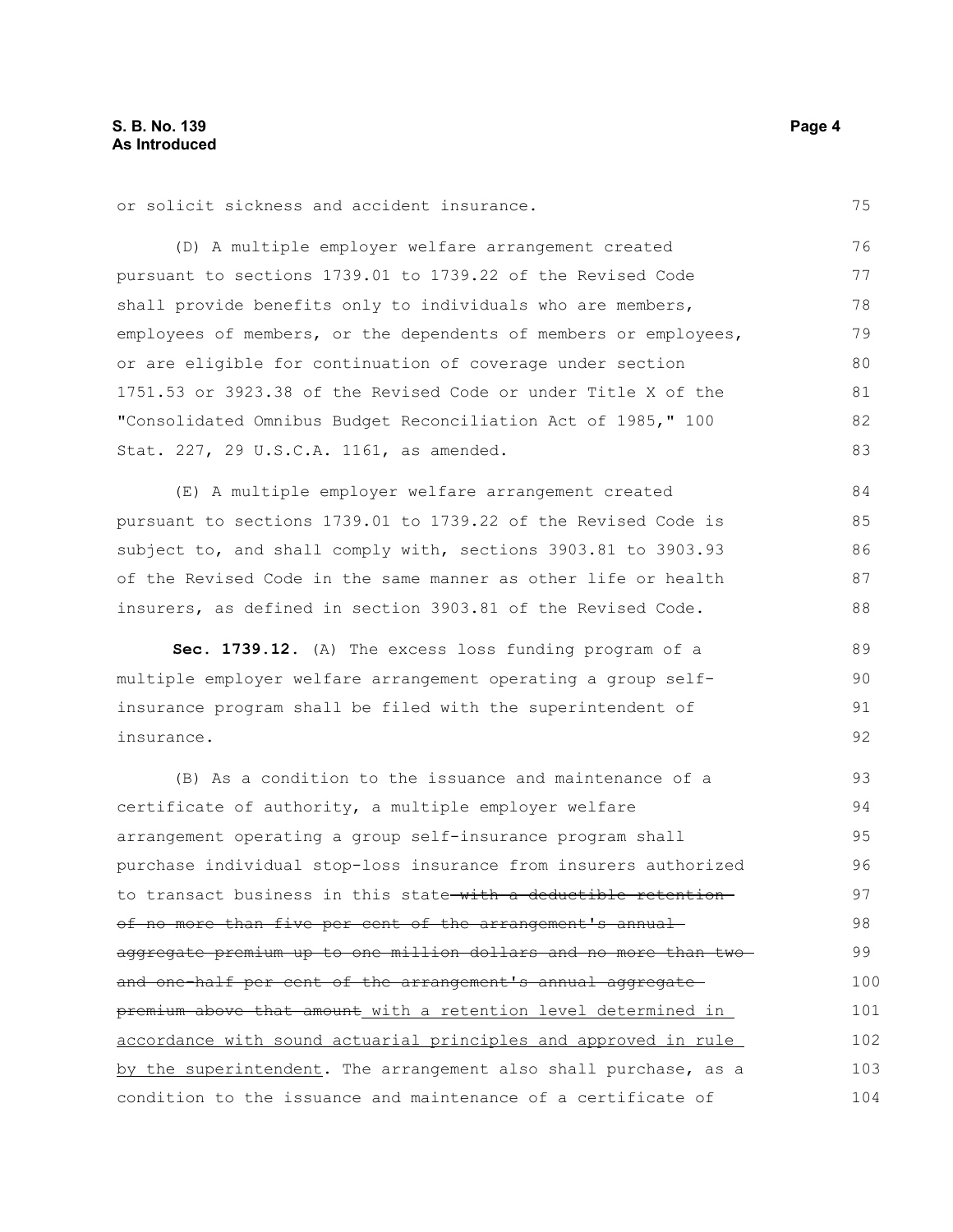#### **S. B. No. 139 Page 5 As Introduced**

authority, aggregate stop-loss insurance from insurers authorized to transact business in this state with a deductible retention of no more than one hundred twenty-five per cent of its projected claims for the succeeding fiscal year. (C) Any excess or stop-loss insurance policy purchased by a multiple employer welfare arrangement shall provide that the superintendent must be notified by the arrangement of the cancellation of the policy for any reason, including the failure of the arrangement to pay any applicable premium. (D) No excess or stop-loss insurance policy purchased by a multiple employer welfare arrangement shall-do any of thefollowing deny excess or stop-loss insurance coverage to an individual on the basis of actual or expected claims for an that individual or an-the individual's given diagnosis: (1) Assign a different attachment point for that individual; (2) Assign a deductible to that individual that must be met before excess or stop-loss insurance applies; (3) Deny excess or stop-loss insurance coverage to that individual. Sec. 1739.13. (A) (1) A multiple employer welfare arrangement operating a group self-insurance program shall establish and maintain a minimum surplus of not less than five hundred thousand dollars or such higher amounts of surplus as the superintendent of insurance may establish by rule appropriate loss and loss expense reserves for the protection of the members and their employees, as determined in accordance with sound actuarial principles and 26 U.S.C. 419 and 419A. 105 106 107 108 109 110 111 112 113 114 115 116 117 118 119 120 121 122 123 124 125 126 127 128 129 130 131 132

(2) The superintendent may permit a multiple employer 133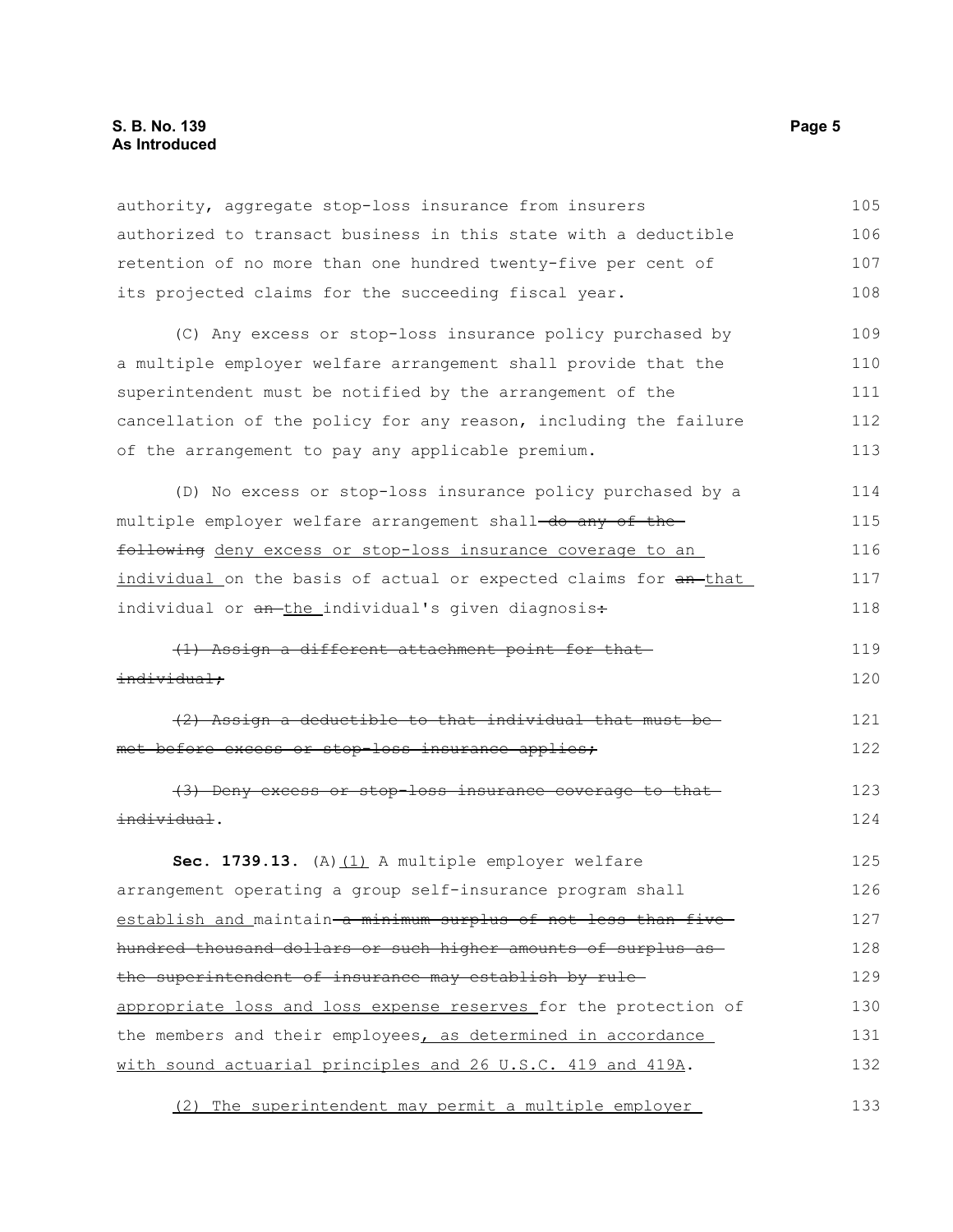| requirement, and the superintendent may require such an          | 135 |
|------------------------------------------------------------------|-----|
| arrangement to provide collateral until such time as the         | 136 |
| reserves are fully accumulated.                                  | 137 |
| (B) Except as otherwise provided for in sections 1739.01         | 138 |
| to 1739.21 of the Revised Code, the assets of a multiple         | 139 |
| employer welfare arrangement operating a group self-insurance    | 140 |
| program shall be invested only in securities or other            | 141 |
| investments permitted by the laws of this state for the          | 142 |
| investment of assets of domestic insurance companies other than  | 143 |
| life.                                                            | 144 |
| (C) A multiple employer welfare arrangement operating a          | 145 |
| group self-insurance program shall maintain assets in cash,      | 146 |
| receivables, or securities authorized by the laws of this state  | 147 |
|                                                                  |     |
| for the investment of assets of domestic insurance companies     | 148 |
| other than life in an amount that is equivalent to or higher     | 149 |
| than the unearned premiums and minimum surplus required under    | 150 |
| sections 1739.01 to 1739.22 of the Revised Code, the reserves    | 151 |
| for losses outstanding and unpaid, and any other liabilities of  | 152 |
| the arrangement.                                                 | 153 |
| Sec. 3924.01. As used in sections 3924.01 to 3924.14 of          | 154 |
| the Revised Code:                                                | 155 |
| (A) "Actuarial certification" means a written statement          | 156 |
| prepared by a member of the American academy of actuaries, or by | 157 |
| any other person acceptable to the superintendent of insurance,  | 158 |
| that states that, based upon the person's examination, a carrier | 159 |
| offering health benefit plans to small employers is in           | 160 |
| compliance with sections 3924.01 to 3924.14 of the Revised Code. | 161 |
| "Actuarial certification" shall include a review of the          | 162 |
| appropriate records of, and the actuarial assumptions and        | 163 |
|                                                                  |     |

welfare arrangement up to two years to accumulate the reserve 134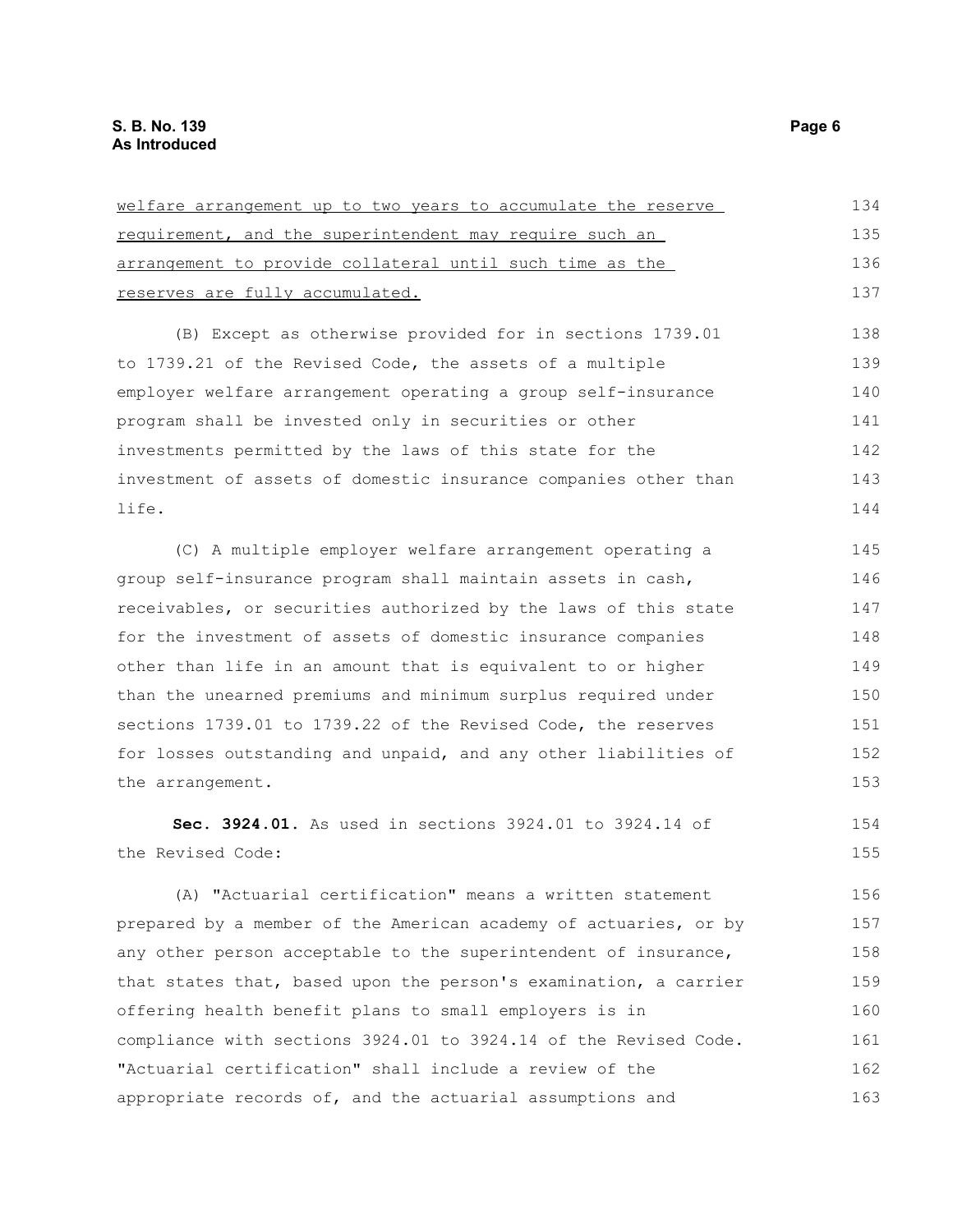methods used by, the carrier relative to establishing premium rates for the health benefit plans. 164 165

(B) "Adjusted average market premium price" means the average market premium price as determined by the board of directors of the Ohio health reinsurance program either on the basis of the arithmetic mean of all carriers' premium rates for an OHC plan sold to groups with similar case characteristics by all carriers selling OHC plans in the state, or on any other equitable basis determined by the board. 166 167 168 169 170 171 172

(C) "Base premium rate" means, as to any health benefit plan that is issued by a carrier and that covers at least two but no more than fifty employees of a small employer, the lowest premium rate for a new or existing business prescribed by the carrier for the same or similar coverage under a plan or arrangement covering any small employer with similar case characteristics. 173 174 175 176 177 178 179

(D) "Carrier" means any sickness and accident insurance company or health insuring corporation authorized to issue health benefit plans in this state or a MEWA. A sickness and accident insurance company that owns or operates a health insuring corporation, either as a separate corporation or as a line of business, shall be considered as a separate carrier from that health insuring corporation for purposes of sections 3924.01 to 3924.14 of the Revised Code. 180 181 182 183 184 185 186 187

(E) "Case characteristics" means, with respect to a small employer, the geographic area in which the employees work; the age and sex of the individual employees and their dependents; the appropriate industry classification as determined by the carrier; the number of employees and dependents; and such other objective criteria as may be established by the carrier. "Case 188 189 190 191 192 193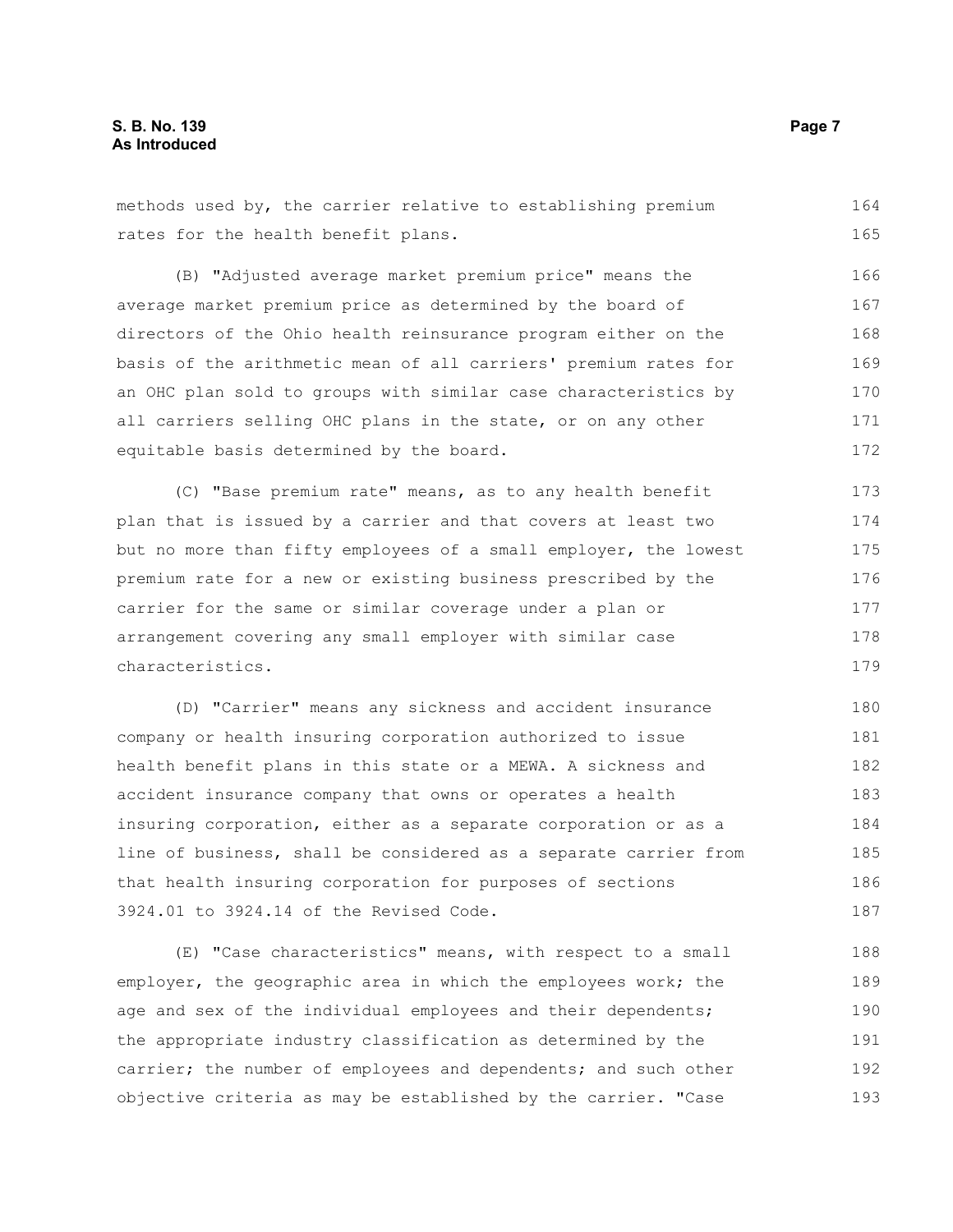characteristics" does not include claims experience, health status, or duration of coverage from the date of issue. 194 195

(F) "Dependent" means the spouse or child of an eligible employee, subject to applicable terms of the health benefits plan covering the employee.

(G) "Eligible employee" means an employee who works a normal work week of thirty or more hours. "Eligible employee" does not include a temporary or substitute employee, or a seasonal employee who works only part of the calendar year on the basis of natural or suitable times or circumstances. 199 200 201 202 203

(H) "Health benefit plan" means any hospital or medical expense policy or certificate or any health plan provided by a carrier, that is delivered, issued for delivery, renewed, or used in this state on or after the date occurring six months after November 24, 1995. "Health benefit plan" does not include policies covering only accident, credit, dental, disability income, long-term care, hospital indemnity, medicare supplement, specified disease, or vision care; coverage under a one-timelimited-duration policy that is less than twelve months; coverage issued as a supplement to liability insurance; insurance arising out of a workers' compensation or similar law; automobile medical-payment insurance; or insurance under which benefits are payable with or without regard to fault and which is statutorily required to be contained in any liability insurance policy or equivalent self-insurance. 204 205 206 207 208 209 210 211 212 213 214 215 216 217 218

(I) "Late enrollee" means an eligible employee or dependent who enrolls in a small employer's health benefit plan other than during the first period in which the employee or dependent is eligible to enroll under the plan or during a special enrollment period described in section 2701(f) of the 219 220 221 222 223

196 197 198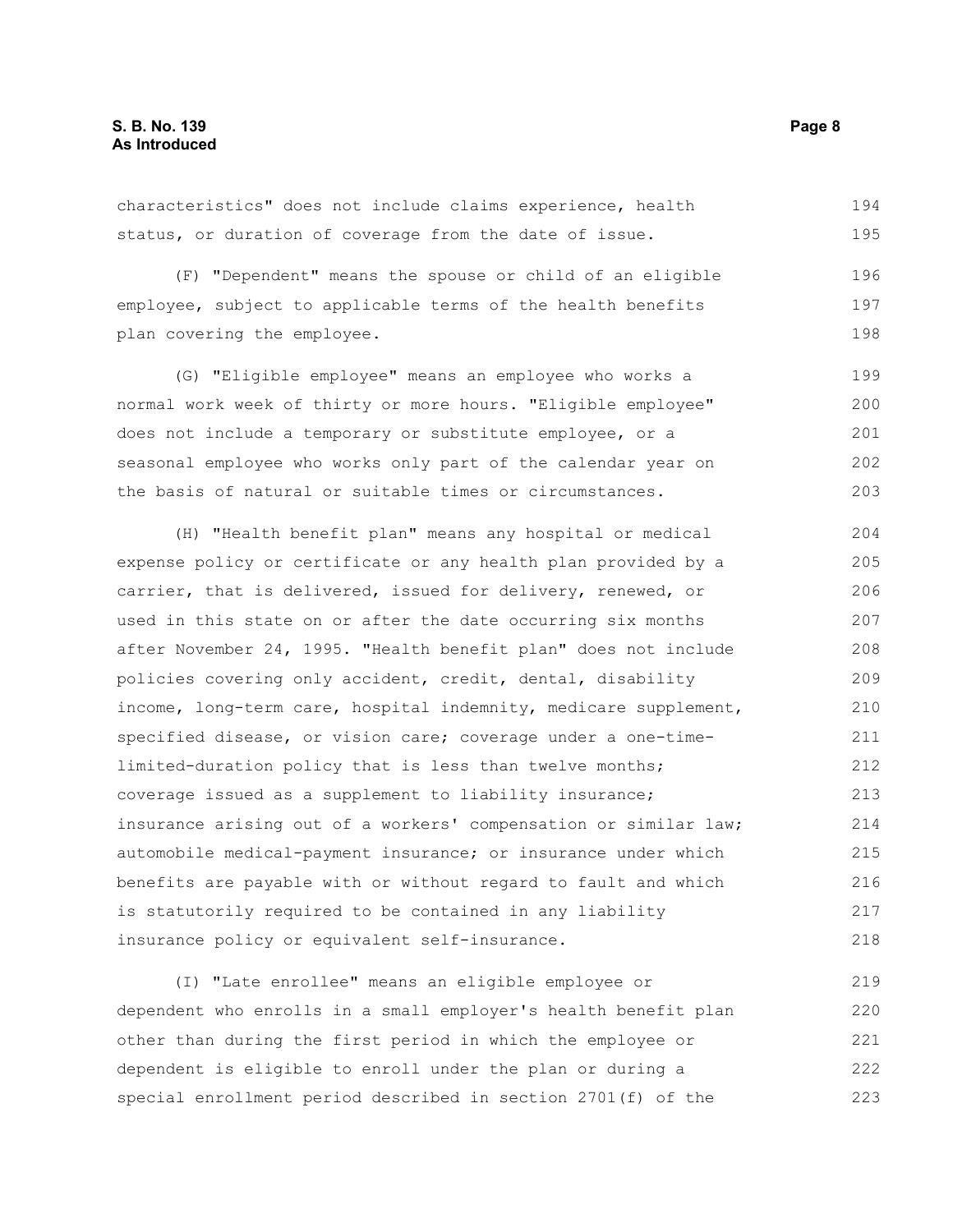"Health Insurance Portability and Accountability Act of 1996," Pub. L. No. 104-191, 110 Stat. 1955, 42 U.S.C.A. 300gg, as amended.

(J) "MEWA" means any "multiple employer welfare arrangement" as defined in section 3 of the "Federal Employee Retirement Income Security Act of 1974," 88 Stat. 832, 29 U.S.C.A. 1001, as amended, except for any arrangement which is fully insured as defined in division (b)(6)(D) of section 514 of that act. 227 228 229 230 231 232

(K) "Midpoint rate" means, for small employers with similar case characteristics and plan designs and as determined by the applicable carrier for a rating period, the arithmetic average of the applicable base premium rate and the corresponding highest premium rate. 233 234 235 236 237

(L) "Pre-existing conditions provision" means a policy provision that excludes or limits coverage for charges or expenses incurred during a specified period following the insured's enrollment date as to a condition for which medical advice, diagnosis, care, or treatment was recommended or received during a specified period immediately preceding the enrollment date. Genetic information shall not be treated as such a condition in the absence of a diagnosis of the condition related to such information. 238 239 240 241 242 243 244 245 246

For purposes of this division, "enrollment date" means, with respect to an individual covered under a group health benefit plan, the date of enrollment of the individual in the plan or, if earlier, the first day of the waiting period for such enrollment. 247 248 249 250 251

(M) "Service waiting period" means the period of time

224 225 226

252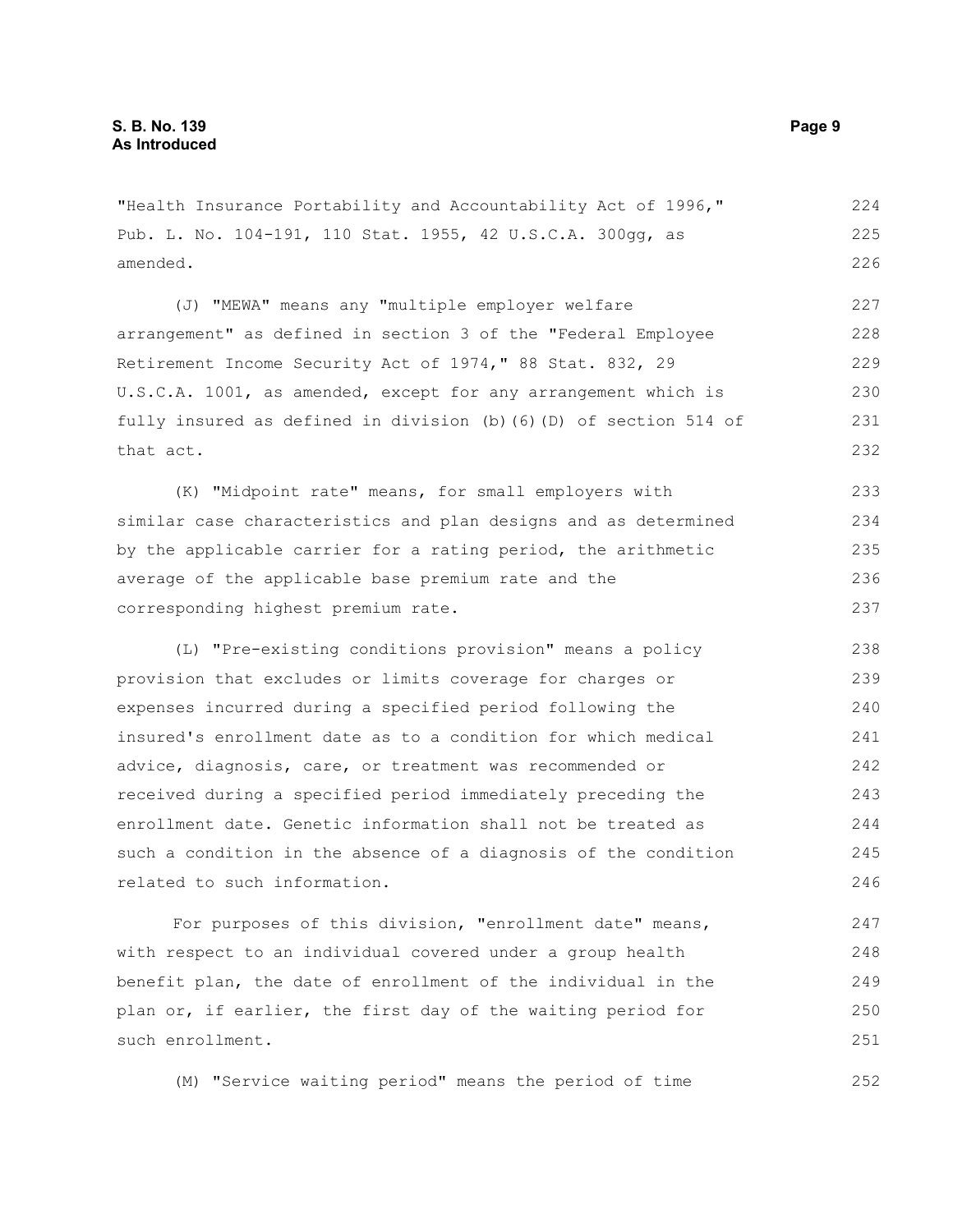after employment begins before an employee is eligible to be covered for benefits under the terms of any applicable health benefit plan offered by the small employer. 253 254 255

(N)(1) "Small employer" means, in connection with a group health benefit plan and with respect to a calendar year and a plan year, an employer who employed an average of at least two but no more than fifty eligible employees on business days during the preceding calendar year and who employs at least two employees on the first day of the plan year. 256 257 258 259 260 261

(2) For purposes of division  $(N)$  (1) of this section, all persons treated as a single employer under 29 U.S.C. 1002(5) or subsection  $(b)$ ,  $(c)$ ,  $(m)$ , or  $(o)$  of section 414 of the "Internal Revenue Code of 1986," 100 Stat. 2085, 26 U.S.C.A. 1, as amended, shall be considered one employer. In the case of an employer that was not in existence throughout the preceding calendar year, the determination of whether the employer is a small or large employer shall be based on the average number of eligible employees that it is reasonably expected the employer will employ on business days in the current calendar year. Any reference in division (N) of this section to an "employer" includes any predecessor of the employer. Except as otherwise specifically provided, provisions of sections 3924.01 to 3924.14 of the Revised Code that apply to a small employer that has a health benefit plan shall continue to apply until the plan anniversary following the date the employer no longer meets the requirements of this division. 262 263 264 265 266 267 268 269 270 271 272 273 274 275 276 277 278

(O) "OHC plan" means an Ohio health care plan, which is the basic, standard, or carrier reimbursement plan for small employers and individuals established in accordance with section 3924.10 of the Revised Code. 279 280 281 282